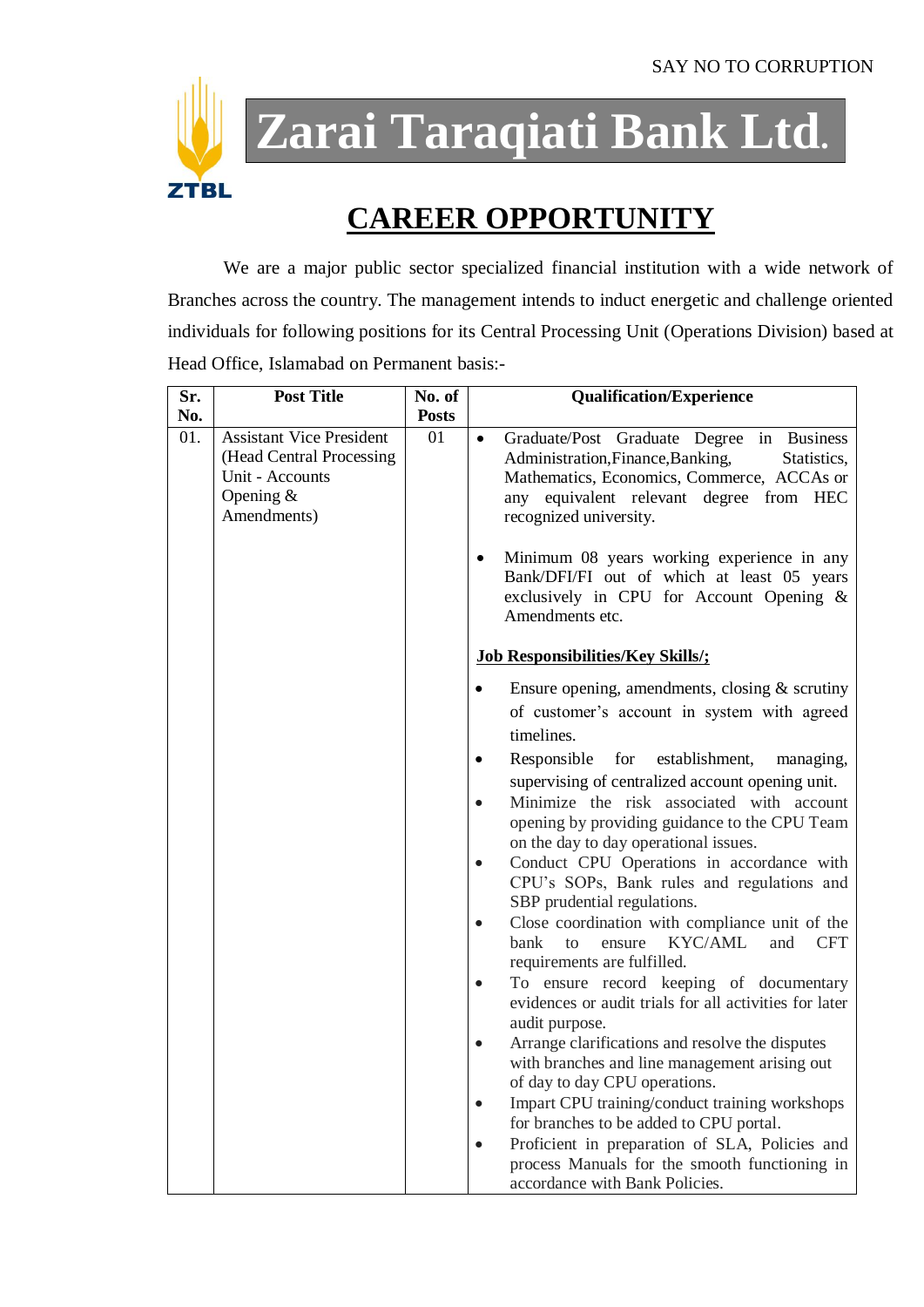## SAY NO TO CORRUPTION

|     |                                                                                                                            |    | Well versed with SBP/SECP regulations on the<br>$\bullet$<br>subject and other relevant information.<br>Service oriented, extremely positive attitude,<br>$\bullet$<br>tolerant, courteous and ability to communicated<br>effectively in both oral & written form.<br>Takes on "special projects" as directed by<br>$\bullet$<br>competent authority.                                                                                                                                                                                                                                                                                                                                                                                                                                                                                                                                                                                                                      |
|-----|----------------------------------------------------------------------------------------------------------------------------|----|----------------------------------------------------------------------------------------------------------------------------------------------------------------------------------------------------------------------------------------------------------------------------------------------------------------------------------------------------------------------------------------------------------------------------------------------------------------------------------------------------------------------------------------------------------------------------------------------------------------------------------------------------------------------------------------------------------------------------------------------------------------------------------------------------------------------------------------------------------------------------------------------------------------------------------------------------------------------------|
| 02. | Officer Grade-II<br>(Scrutiny Officer,<br>Central Processing Unit-<br>Accounts Opening &<br>Amendments)                    | 01 | Graduate/Post Graduate Degree in Business<br>$\bullet$<br>Administration, Finance, Banking,<br>Statistics,<br>Mathematics, Economics, Commerce, ACCAs or<br>any equivalent relevant degree from HEC<br>recognized university.<br>Minimum 03 years working experience in any                                                                                                                                                                                                                                                                                                                                                                                                                                                                                                                                                                                                                                                                                                |
|     |                                                                                                                            |    | Bank/DFI/FI out of which at least 01 year<br>exclusively in CPU for Account Opening &<br>Amendments etc.                                                                                                                                                                                                                                                                                                                                                                                                                                                                                                                                                                                                                                                                                                                                                                                                                                                                   |
|     |                                                                                                                            |    | <b>Job Responsibilities/Key Skills;</b>                                                                                                                                                                                                                                                                                                                                                                                                                                                                                                                                                                                                                                                                                                                                                                                                                                                                                                                                    |
|     |                                                                                                                            |    | Scrutiny & elimination of irregularities in<br>$\bullet$<br>Account Opening Documentation (all categories<br>i.e. Individuals / Entities including Trust / Club<br>Proprietorship/ Partnership & Limited<br>Companies A/Cs.<br>Checking of Account Opening Forms in terms of<br>$\bullet$<br>AML & CFT Guidelines and Policies.<br>Arrange clarifications and resolve the disputes<br>$\bullet$<br>with branches and line management arising out<br>of day to day CPU operations.<br>Awareness of FI's role in ML / TF risk<br>$\bullet$<br>assessment in context with AML<br><b>CFT</b><br>$\sqrt{2}$<br>regulations, covering geographical & delivery<br>channels.<br>Well versed with Regulatory guidelines in<br>specification to Housewife, PEPs, NGOs, NPOs<br>& Charity Accounts, dormant etc.<br>Knowledge of FATCA & CRS regulations.<br>$\bullet$<br>Sound analytical skills and takes on "special<br>$\bullet$<br>projects" as directed by competent authority. |
| 3   | Officer Grade-II<br>(Exceptions Processing)<br>Officer, Central<br>Processing Unit-<br>Accounts Opening $&$<br>Amendments) | 01 | Graduate/Post Graduate Degree in Business<br>$\bullet$<br>Administration, Finance, Banking,<br>Statistics,<br>Mathematics, Economics, Commerce, ACCAs or<br>any equivalent relevant degree from HEC<br>recognized university.<br>Minimum 03 years working experience in any<br>$\bullet$<br>Bank/DFI/FI out of which at least 01 year<br>exclusively in CPU for Account Opening &<br>Amendments etc.                                                                                                                                                                                                                                                                                                                                                                                                                                                                                                                                                                       |
|     |                                                                                                                            |    | <b>Job Responsibilities/Key Skills;</b>                                                                                                                                                                                                                                                                                                                                                                                                                                                                                                                                                                                                                                                                                                                                                                                                                                                                                                                                    |
|     |                                                                                                                            |    | Process opening, amendments and closing of                                                                                                                                                                                                                                                                                                                                                                                                                                                                                                                                                                                                                                                                                                                                                                                                                                                                                                                                 |
|     |                                                                                                                            |    |                                                                                                                                                                                                                                                                                                                                                                                                                                                                                                                                                                                                                                                                                                                                                                                                                                                                                                                                                                            |